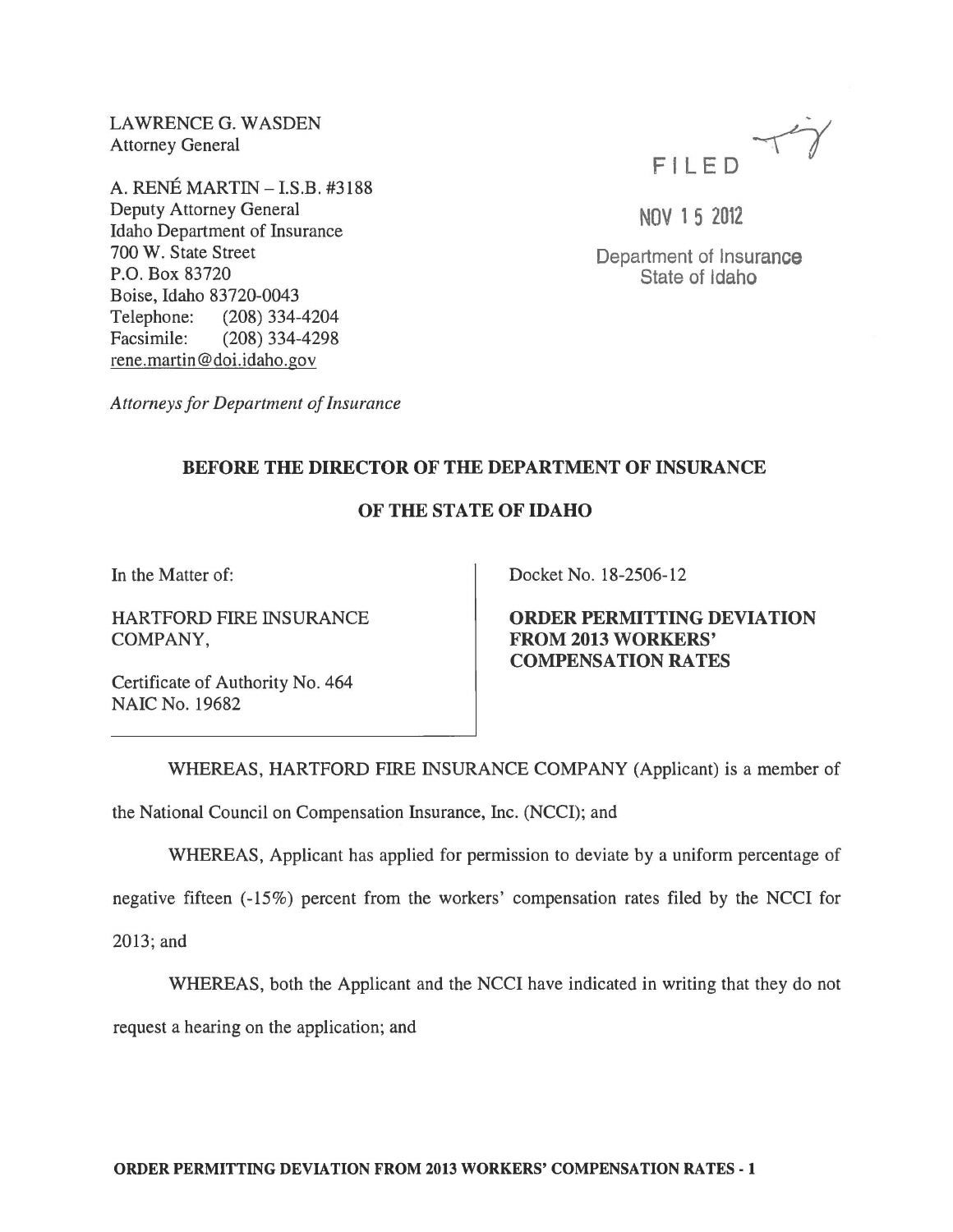WHEREAS, the Director of the Department of Insurance, having read and being fully apprised of the Applicant's request to deviate from the Idaho workers' compensation premium rates filed by the NCCI for 2013, has determined that the requested rate deviation is justified;

NOW, THEREFORE, IT IS HEREBY ORDERED that, pursuant to Idaho Code § 41- 1614, the Applicant's request for a uniform percentage deviation of negative fifteen (-15%) percent from the workers' compensation rates filed by the NCCI for 2013, exclusive of terrorism rates, is GRANTED. This deviation from the Idaho workers' compensation premium rates filed by the NCCI for 2013 shall take on effect January 1,2013, and shall remain in effect for one year from that date unless terminated sooner with the approval of the Director.

DATED this  $\frac{15}{5}$  day of November, 2012.

STATE OF IDAHO DEPARTMENT OF INSURANCE

WILLIAM W. DEAL, Dep. Director

**Director**